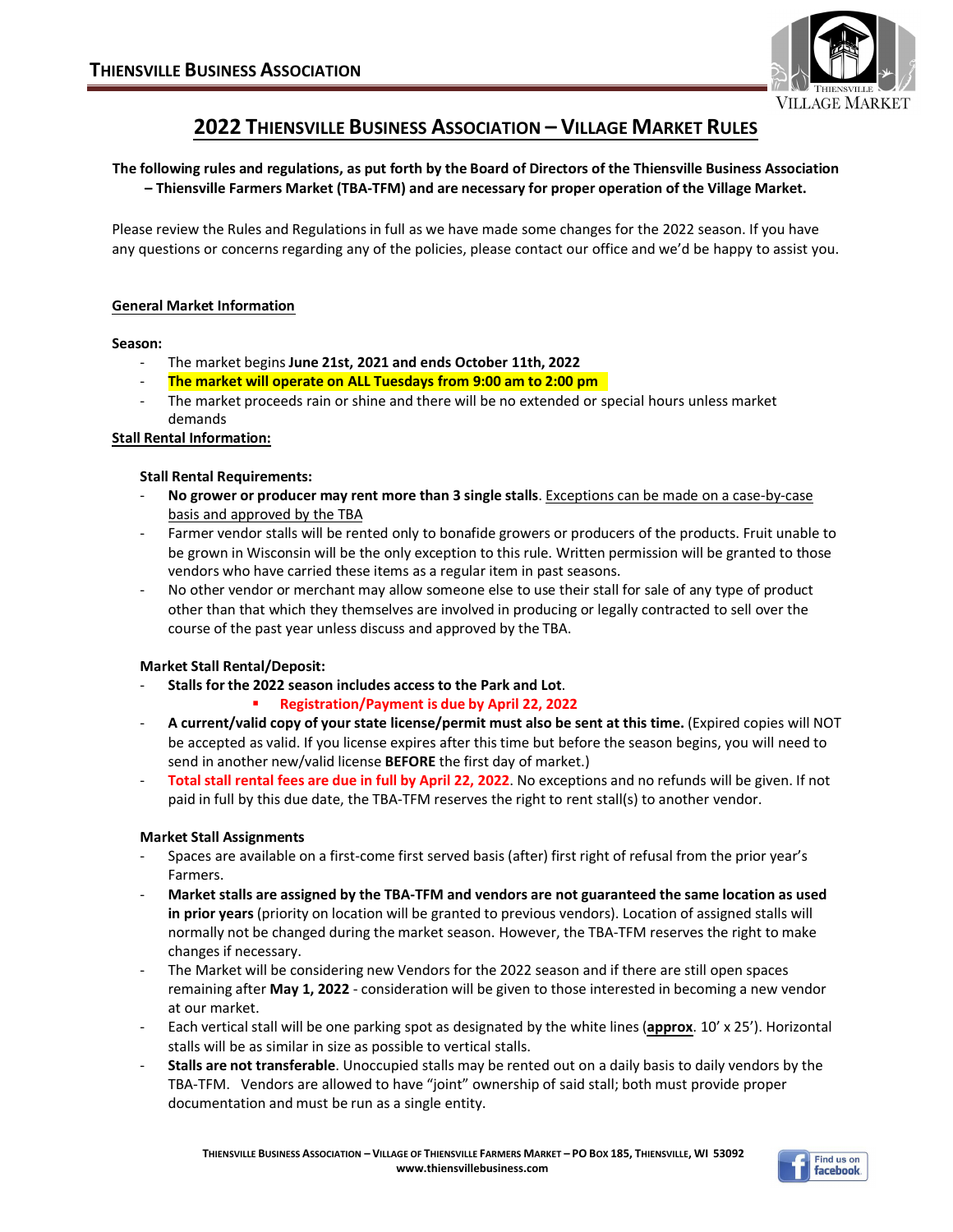

## **Licenses/Permits/Insurance:**

The vendor is responsible for obtaining all licenses and permits required for the sale of his/her product to the public.

- **Vendors are responsible for their own insurance.**
- All produce must be sold by legal weights and measures. Sellers are responsible for having their scales certified for compliance.
- Vendors selling **baked or canned goods** must have a valid Wisconsin Food Processing License. We will limit the accepting of Pickle Bill processing and must be approved by the TBA-TFM. You must have a valid state license to sell canned goods.
- Vendors selling **eggs** must have a valid Wisconsin Department of Agriculture Retail License. (Egg Endorsement Form)
- Vendors selling **meats** must have a valid Wisconsin Department of Agriculture Official Meat Establishment License.
- Vendors selling **dairy** must have a valid Wisconsin Department of Agriculture Dairy License.
- Vendors selling **food** items processed on site such as egg rolls and/or cutting samples such as cheese, fruits and vegetables on site must have Wisconsin Temporary Restaurant license for on-site processing.
- **Questions regarding state permits can be directed to Raymond Stigler State Food and Safety Inspector, 262-939-2861.**
- **Questions regarding local state/county licenses can be directed to the Ozaukee County Health Department 262-284-8170.**
- A current valid copy of any/all required licenses must be on file in the TBA-TFM office prior to selling at the market. **NO EXCEPTIONS - this is a state requirement**.

## **Acceptable & Prohibited Items for Sale:**

## **Items that can be sold include:**

Home grown produce, edible grains, fruits, maple sugar, honey, eggs, dairy, cut or dried flowers, indooroutdoor plants, vinegars, jam, jelly, sauces, bakery and home canned goods that are labeled and processed in accordance with the State of Wisconsin Food Processing Standards. Additional items such as crafts, etc. will be considered in accordance with the "Made in Wisconsin" theme.

## **Items that cannot be sold include:**

- Live animals, pets, or children.
- There will be no reselling of wholesale purchased items allowed unless authorized.
- The TBA-TFM reserves the right to deny items on a vendors requested products list to maintain the integrity of items found at the market and to avoid saturation of products into the market.

## **Market Rules & Penalties:**

## **Each Vendor will begin with 8 points.**

On the first occurrence of a violation, an oral or written warning will be given. (**Except in the case of selling Wholesale Product which is an 8 point violation resulting in termination of your vendor contract**). If the warning is oral, you will be notified that it is an oral warning and it will be recorded in the TBA-TFM office. If there is a second violation you will be assessed a penalty of points dependent on the violation as outlined in the rules below.

If you are assessed 8 points in violation penalties you will be terminated as a vendor from the Thiensville Village/Farmers Market. There is no refund of seasonal fees if you are terminated from the market.

If you have not been assessed additional points for the same violation during the current season, you will receive those points back for the next market season.

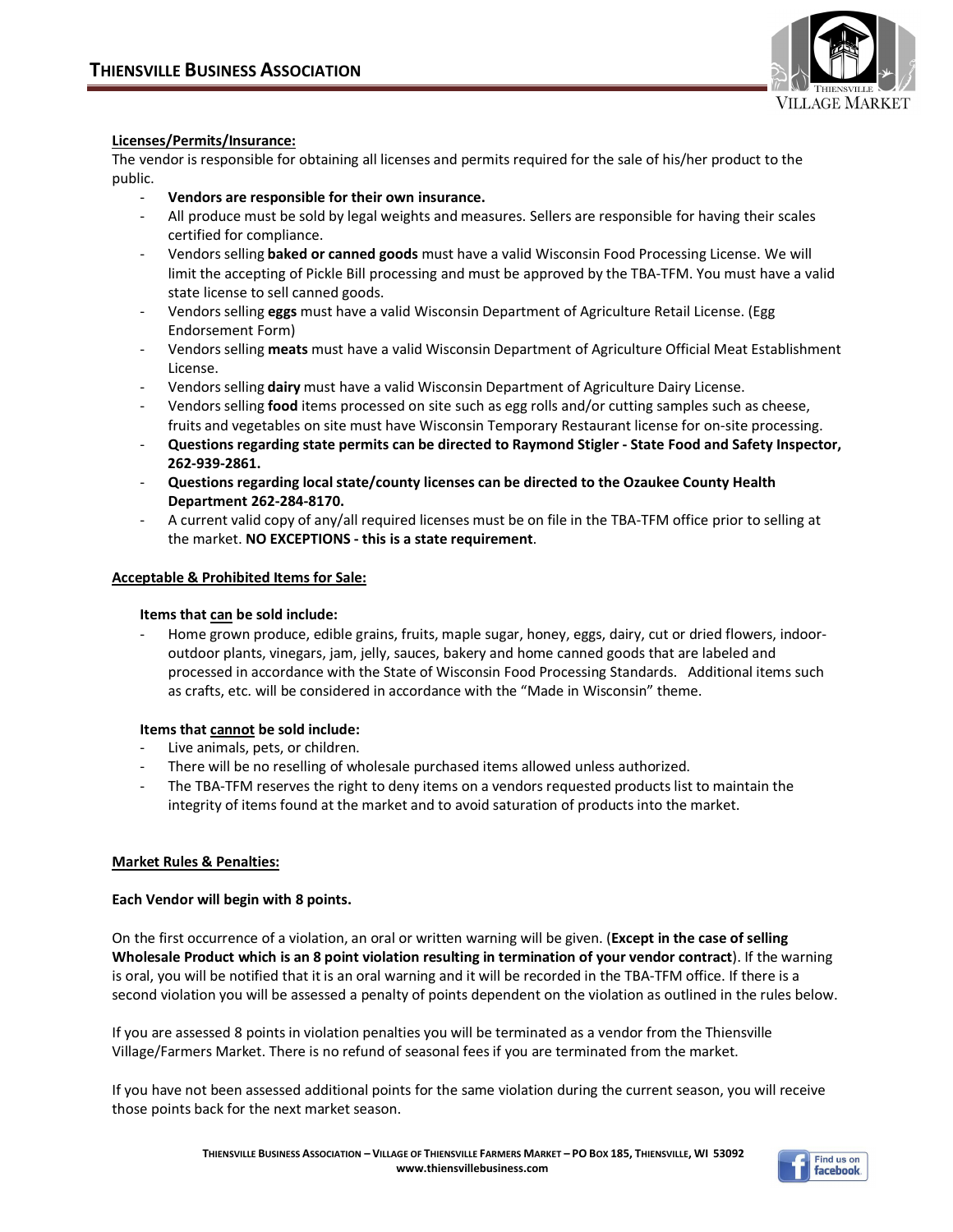

Any terminated vendors will be reviewed by the Market Manager and Executive Director and/or the TBA-TFM Board of Directors. All decisions are final.

If you are terminated from the market you may reapply after one year from the date of termination. Reinstatement to the market will be the final and binding decision of the Market Manager, Executive Director and the TBA-TFM Board of Directors.

## - **Vendor Conduct**

- o Vendors shall conduct themselves in a courteous manner to other vendors, market personnel and the public.
- $\circ$  Concerns about vendor conduct can be addressed to the TBA-TFM and will be kept confidential.
- $\circ$  A two (2) point penalty can be assessed for behavior that is reported or seen to be abusive, threatening or harassing.

## - **Market Set-up Procedures**

- $\circ$  Trucks and vehicles may enter and start to unload at 7:30 am. You must be in your stall(s) by 8:30 am. The TBD-TFM reserves the right to rent unoccupied stalls on a daily basis at 8:30 am.
- o No late arrivals (after 9:00 am) will be accepted. This is a safety issue. If you arrive late, you will not be allowed into the market and will be marked as an unexcused absence. (In cases of emergencies please call or email the market manager to discuss to avoid a penalty violation)
- o Vendor signs must be displayed for all consumers and Market Hosts to read. Stall numbers will be printed on the signs. This will aid the Market Hosts with attendance sheets as well as letting your customers know who you are.

## - **Market Closing Procedures**

- o The market will close at 2:00pm and all selling must cease unless granted special consideration from the TBA-TFM Manager on duty.
- o Vendors must be packed and cleaned up by 2:30pm at which the park will be accessible by the general public.
- $\circ$  Waste, garbage and unsold produce must be removed from the area and taken away with you. The stall must be entirely cleaned up or penalty points and cleaning fees may be assessed. There is a one (1) point penalty may be assessed for not cleaning your stall(s) and taking your waste/garbage with you.
- $\circ$  No vendor may leave early and disrupt the market or endanger the safety of pedestrians. A two (2) point penalty may be assessed for leaving the market early.

## - **Market Stall Usage**

- o Vendors must furnish their own table and chairs, or use the back of their vehicles. When setting up, do not extend into adjoining spaces.
- $\circ$  If using a vertical parking stall, vendors can be a maximum of 25 feet from the edge of the curb or designated area (25 feet deep by 10 feet wide); as designated by the white parking lines/cones.
- o Tents must not extend out beyond the stall areas.
- o A one (1) point penalty may be assessed for violating the stall space regulations.

## **Parking Your Vehicle(s)**

- $\circ$  Box trucks and vehicles may not be parked within the market area unless your rented stall(s) fits both your vehicle and your products.
- o No space may be rented in the market area for the sole purpose of vehicle parking. All stalls must contain products for sale. **If your vehicle and product do not both fit in your rented stall(s), you must park it outside of the market area in an approved parking area.** (Suggested areas are along Elm Street, Riverview or Green Bay Road).

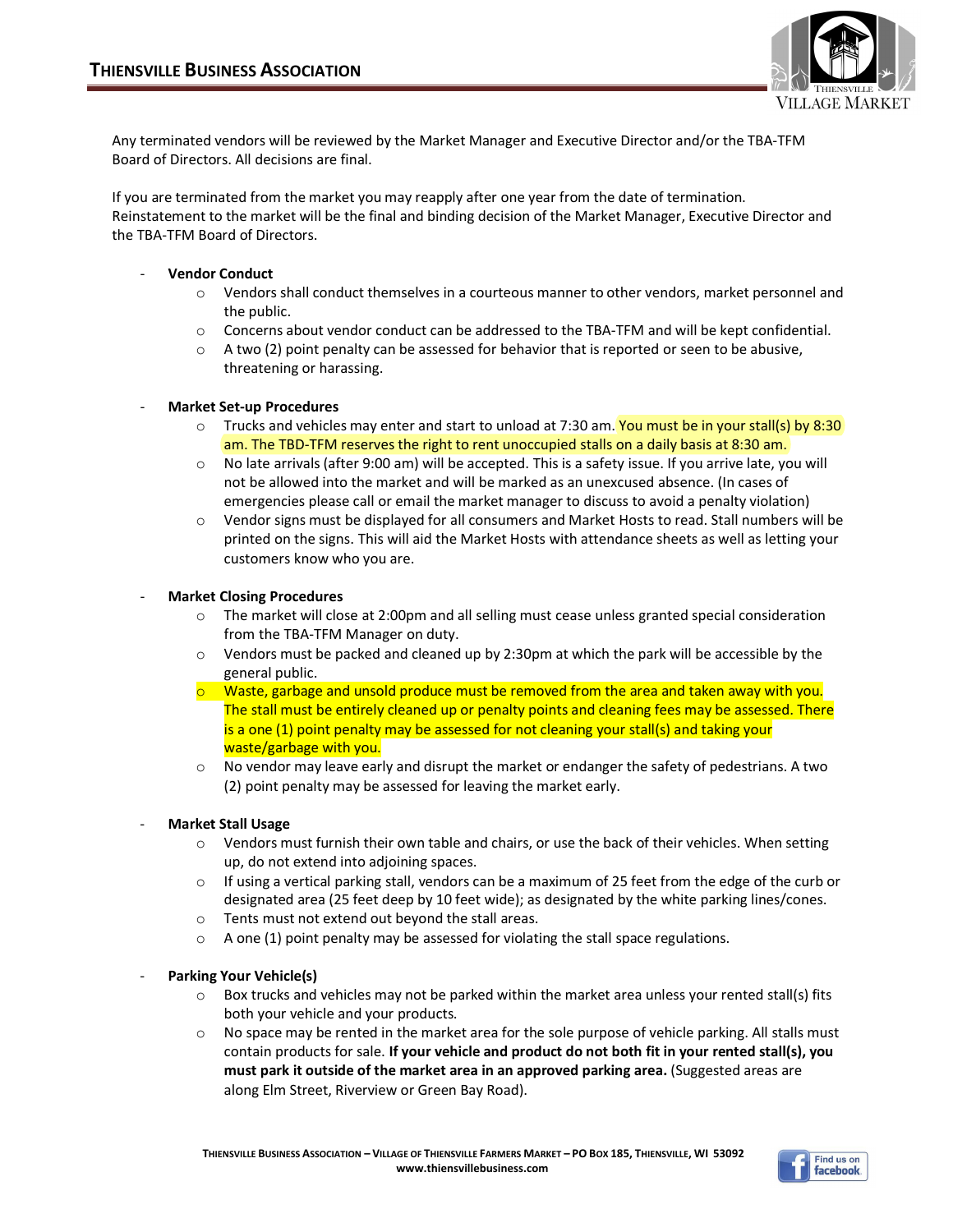

- $\circ$  Vendors will not be allowed to park in the North or South Parking lot as this space is reserved for your customers. Please find street parking accessible to vendors on Riverview Lane adjacent to the park.
- o A one (1) point penalty may be assessed for violation of the parking regulations.

# - **Food Safety**

- $\circ$  All vendors processing food on site such as egg roll makers and those providing food samples must display food in a way that prevents contamination by dust, dirt, flies, wasps and any other insects.
- $\circ$  Items must also be kept safe from spoilage which would include putting perishable samples on ice.
- $\circ$  There must also be a hand washing station available with warm water, soap and clean paper toweling for drying present on site. (This rule does not apply to samples if all the cutting and processing takes place in a location away from the market area).
- o Hand sanitizer does not count as a hand washing station per the state.
- o Gloves must be worn by anyone handling food being processed on site for consumption by customers. Hands must be washed prior to putting them in to the gloves.
- o All produce; dairy, meats, bakery and poultry sold at the market must be displayed and sold in a manner which prevents contamination by dust, dirt, flies or other insects. These items are not to be exposed to the open air without proper protection.
- o **Questions regarding local state/county licenses can be directed to the Ozaukee County Health Department 262-284-8170.**
- o A two (2) point penalty may be assessed for food safety violations.
- **Attendance**
	- o Any preplanned absences should be given to the TBA-TFM Market Manager in writing at the earliest convenience – preferably prior to market start.
	- o For other absences, Vendors are required to notify the TBA-TFM Market Manager via phone at (414-241-1013) or email at [ThiensvilleFM@gmail.com](mailto:ThiensvilleFM@gmail.com) **no later than Noon on the Monday** prior to the absence. (Emergencies will be handled on a case by case basis)
	- $\circ$  A one (1) point penalty may be assessed per unexcused absence. Unexcused absences also include late arrival to the market as you will not be allowed in after 9:00 am due to safety concerns.